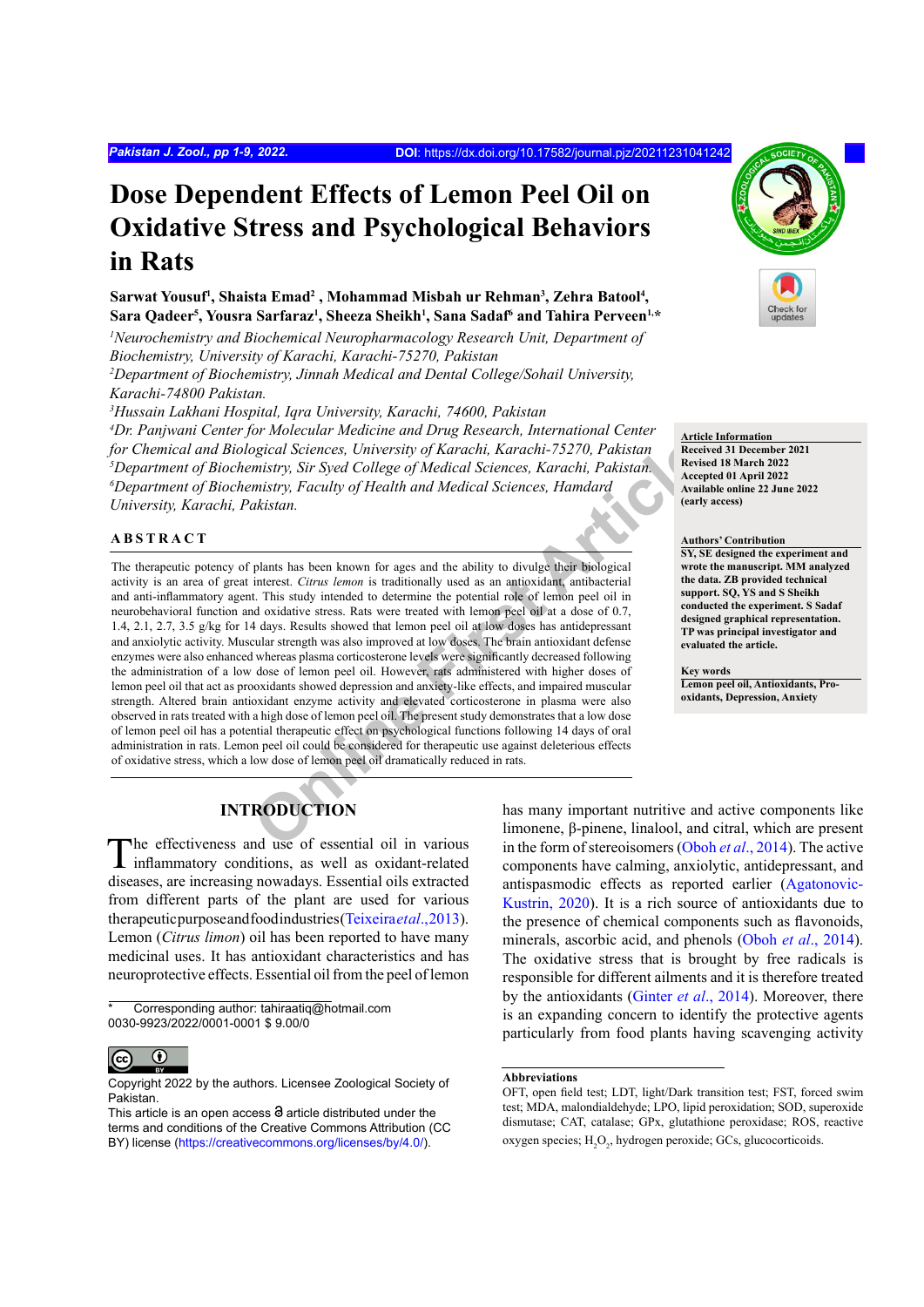contricoid resistance and reduced<br>
the HPA axis in response to high<br>
levels (Mondelli *et al.*, 2011). Advance Studies and Research (I<br>
levels (Mondelli *et al.*, 2011). Advance Studies and Research (I<br>
art levels of Labor against reactive species generated as a result of oxidative stress ([Bouayed and Bohn, 2010](#page-7-2)). Lemon oil possesses anti-inflammatory properties by inhibiting the release of proinflammatory cytokines and lipid peroxidation ([Kummer](#page-8-2) *et al*., 2013). Both oxidative stress and inflammation have an important role in the development of neurodegeneration. Reactive oxygen species triggers cellular apoptosis and pro-inflammatory signaling, which in turn produce undesirable repercussions that are supposed to be a possible cause of depression ([Fung](#page-7-3) *et al*., [2021\)](#page-7-3). Essential oils may be beneficial in depression due to their antioxidant and anti-inflammatory characteristics, based on the notion that ROS and inflammatory signaling play role in depression (Fung *et al*[., 2021](#page-7-3)). Inflammation is associated with glucocorticoid resistance and reduced negative feedback of the HPA axis in response to high cortisol and cytokine levels (Mondelli *et al*., 2011). Corticosterone is the end product of the activation of the HPA axis which mimics the physiological stress response. It has been reported in previous studies that lemon oil effectively reduced the plasma corticosterone levels in rodents and concomitant levels of depression (Fung *et al*., [2021](#page-7-3)). Though the treatment with exogenous antioxidants causes the elimination of reactive species, however, a high dose of these compounds is reported to be toxic and exhibit prooxidants effects (Rahal *et al*., 2014). Therefore, the potential dose of exogenous dietary antioxidants should be investigated for optimal cellular functioning. In vitro studies showed that the treatment of isolated mitochondria and cultured cells with a high dose of flavonoids potentiated the formation of superoxide radicals, decreased cell survival, and viability ([Bouayed and Bohn, 2010](#page-7-2)). Reduced total antioxidant capacity, decreased glutathione and diminished activity of superoxide dismutase (SOD) and catalase (CAT) were also reported following flavonoids treatment at high concentration ([Eghbaliferiz and Iranshahi, 2016](#page-7-4)). Besides the concentration of exogenous antioxidants, the presence of transition metal in a cellular environment may also provide a possible mechanism for the induction of prooxidant effects ([Halliwell, 2008](#page-7-5)). The antioxidants scavenge free radicals from non-reactive species because of having the strong reducing ability, it can also affect transition metals such as  $Fe^{+3}$  and  $Cu^{+2}$ , due to this their tendency to produce more reactive species from peroxides anions become raised (Cao *et al*[., 1997](#page-7-6)). Supplements of various antioxidants such as β-carotene, epigallocatechin gallate, lycopene, lutein, zeaxanthin have been shown to induce prooxidant effects (Prochazkova *et al*., 2011). Terpenes including limonene, citral, and linalool have also shown toxic effects at high concentrations ([Baschieri](#page-7-7) *et al*., 2017). It has been suggested that limonene, linalool, and citral have a narrow concentration range to produce antioxidant effects. Although lemon peel oil has been reported to have beneficial effects

at lower doses, however, higher doses of lemon peel have not been investigated. Previously, a dose up to 1600 mg/kg was tested to monitor the antidepressant effects of lemon oil (Hao *et al*[., 2013](#page-7-8)). Therefore, this study was conducted to determine the dose dependent effects of lemon peel oil on anxiety, depression, and general motor coordination.

# **MATERIALS AND METHODS**

# *Animals*

Sprague Dawley rats were purchased from the Animal Facility of International Center for Chemical and Biological Sciences, University of Karachi, weighing about 180-200 g. Animals were kept individually in their cages in a quiet room for at least a week for acclimation. The experiment was approved by the institutional Board of Advance Studies and Research (BASR no: 02811/Sc) and performed as per under National Institute of Health Guide for Care and Use of Laboratory Animals (Publication No. 85-23, revised 1995). All experimental procedures were made in a balanced design to avoid the effect of time and order. The chemicals and reagents used in the experiment were purchased from Sigma Aldrich Company.

#### *Experimental protocol*

Thirty-six rats were divided into six (n=6) groups. The first group was treated with saline and designated as control whereas groups 2, 3, 4, 5, and 6 were designated as tests and administered with 0.7, 1.4, 2.1, 2.7, and 3.5 g/kg doses of lemon peel oil respectively for 14 days. Open field test (OFT), forced swim test (FST), light/dark transition (LDT) test, and Kondziela's test were performed between 0900-1400 h. Rats were decapitated after the completion of behavioral tests and a brain sample was collected within 30-60 sec of decapitation. Plasma samples were collected from blood. All samples were stored at -20°C until analyzed. Lipid peroxidation (LPO) and activity of SOD and CAT were determined in collected brain samples and corticosterone levels were measured in plasma.

# *Behavioral analysis*

# *Open field test*

In a novel environment locomotor activity of all groups i.e., control and tests rats were observed in an open field arena with the dimensions of 76×76 cm with walls that were opaque with a height of 42 cm. The floor of the open field was divided into 25 equal squares. To avoid any noise effect test was performed in a quiet room under white light as described earlier. Animals were placed in the center square of the open field (one at a time) and different observations such as time spent in the central area and number of squares crossed were monitored during the cutoff of 5 min ([Yousuf](#page-8-5) *et al*., 2018).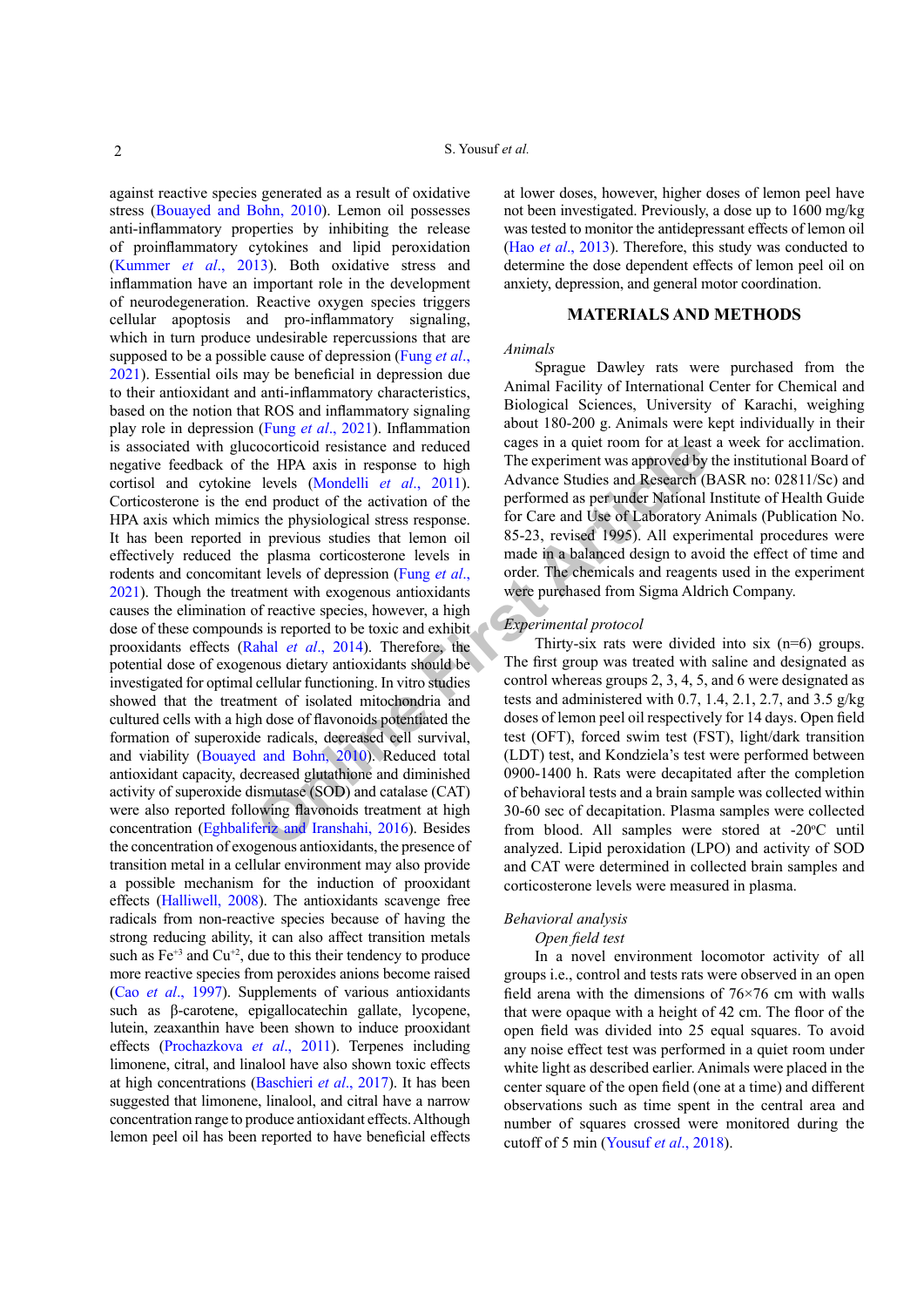*Forced swim test (FST)*

As a measure of depression-like behavior, FST was performed. The test was conducted according to the method of ([Porsolt](#page-8-6) *et al*., 1977). FST is performed in a container of size (53 x 19 x 28) of a glass tank in which up to 18 cm of water is filled. The water height is such that animals were able to dive in under an inescapable condition. The animal is placed in the container and allowed to swim for 5 min, struggling time is then monitored by using a stopwatch. The rat was considered to be immobile when the observer judged that the rat was exhibiting no overt behaviors other than small postural movements. The immobility indicates the animal's helpless behavior. Rats were dried with a towel after each test and placed in their home cage.

# *Light/dark transition (LDT)*

toon (LDT)<br>
toon (LDT)<br>
do for [e](#page-8-5)xamining anxie[t](#page-8-5)y and it  $5\%$ ). To determine the incoluction of a dich<br>
for the dimensions of both boxes were<br>
the reaction, the sample, at 100 s<br>
carre meates by having<br>
to mean were separ LDT is employed for examining anxiety and it consists of two boxes. The dimensions of both boxes were measured as  $26\times26\times26$  cm and were separated by having a door with the measurements as  $12\times12$  cm. The two plastic boxes were different i.e. one had a black coating on its walls and the other plastic wall was kept transparent. Initially, the compartment with light was selected for the rat to be put inside having a cutoff time of 5 min, and the degree of anxiety-like behavior was discerned by the number of entries and time, which was spent by the rat in the lightbox. A bulb, 60 W, exhibiting white light is used to determine activity in the box (Yousuf *et al*., 2018).

# *Kondziela's test*

Kondziela's test was performed to check the strength, resistance, and exercise ability of the rat. In this test rat was placed in the middle of the screen, turn to an inverted position with the rat's head declining first, and falling time was recorded (Yousuf *et al*., 2018).

#### *Biochemical estimations*

#### *Determination of MDA content*

Estimation of lipid peroxidation was performed with slight modifications ([Yousuf](#page-8-5) *et al*., 2018). In a mixture of TCA (15%)–TBA (0.375%) (2 ml) brain homogenate (100–500 μl) was added. For 20 min, the mixture was boiled in a water bath and forthwith it was cooled down to centrifuge at 2000×g for 10 minutes. The supernatant collected had a color of light pink, and absorbance was noted at 532 nm. The representation of LPO data is done in μmoles of MDA/g of the brain.

# *Determination of SOD activity*

SOD activity, gauged by the mitigation of NBT, in the brain, to form blue formazan, a water-insoluble compound ([Yousuf](#page-8-5) *et al*., 2018). Brain homogenate (10%, 0.5 ml) was mixed with  $\text{Na}_2\text{CO}_3$  (1 ml of 50 mM), NBT

(0.4 ml of 24  $\mu$ M), and EDTA (0.2 ml of 0.1 mM).  $H<sub>3</sub>NO$ . HCl (0.4 ml of 1 mM) was poured to initiate the reaction. At time 0 min, and at 5 min, measurements were noted for the difference in absorbance at 560 nm. For each batch of samples, control was set without having a brain homogenate. Representation of SOD activity was done as U/g of the brain. Enzyme quantity, leading to inhibition of up to 50% reduction in NBT, equals 1 unit.

# *Determination of catalase activity*

CAT activity was evaluated by taking 0.1 ml of brain homogenate was added into the reaction mixture containing 0.01 M phosphate buffer at pH 7.4 (1 ml) and 0.2 M  $H_2O_2$  (0.4 ml). For 90 seconds, at 37 °C, the tubes were put for incubation. The reaction came to halt upon the introduction of a dichromate reagent (2 ml of 5%). To determine the consumption of  $H_2O_2$  throughout the reaction, the sample, at 100 °C, was incubated for 15 minutes and was read at 570 nm. Representation of the CAT activity was noted as the consumption of  $H_2O_2$  µmol/ min/g of the brain (Yousuf *et al.*, 2018).

# *Determination of plasma corticosterone activity*

Plasma corticosterone concentration was performed by fluorometry method. The lower layer of acid alcohol reagent was transferred to a small cuvette for fluorescence to be read at 460 nm excitation and 570 nm emission wavelengths. Results were reported as  $\mu$ g/dl of plasma (Yousuf *et al*., 2018).

#### *Statistical analysis*

The representation of the results is taken as mean ± SD. Data of behavioral analysis and biochemical estimations were evaluated by one-way ANOVA. Post hoc analysis was done by Tukey's test.  $p<0.05$  was measured to be significant.

# **RESULTS**

#### *Locomotor activity by OFT*

Effects of different doses of lemon peel oil on the number of squares crossed and time spent in the central area in an open field following 14 days of administration are shown in [Figure 1a](#page-3-0) and [b](#page-3-0). Statistical analysis of data by one-way ANOVA revealed significant effects of lemon peel oil on the number of squares crossed (F= 133.95, df 5, 30, p $\leq$ 0.01) and time spent in the central area (F= 49.72, df 5, 30,  $p<0.01$ ). Post hoc analysis by Tukey's test showed that there was a gradual increase in time spent in the central area and the number of squares crossed with an increasing dose of lemon peel oil. Optimum effects were observed at the dose of 1.4 g/kg but further increases in the dose  $(2.1, 2.7,$  and  $3.5$  g/kg) reversely affected the time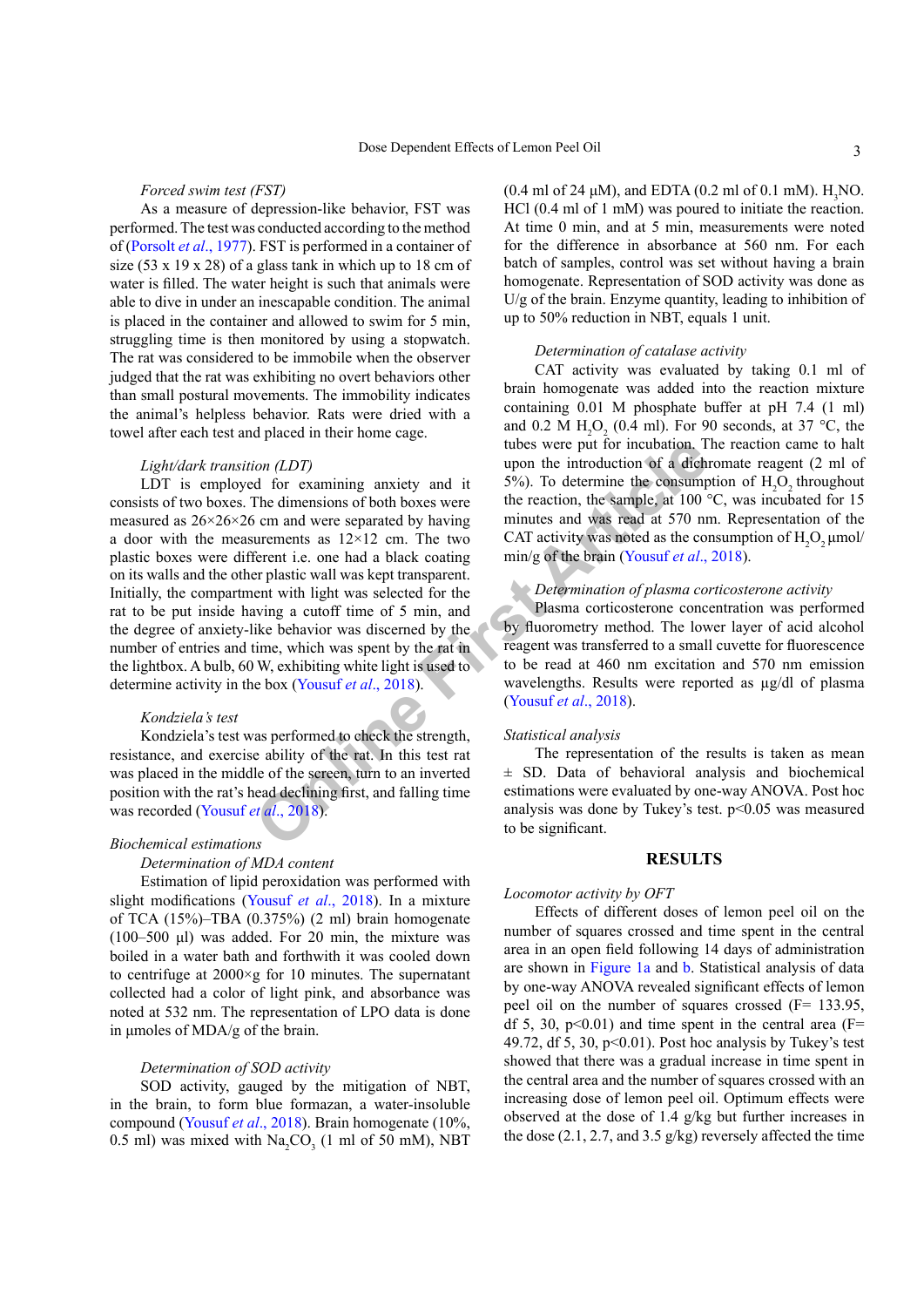duration spent in the central area and also in the number of squares crossed.

# *Anxiety by light/dark transition test and depression by forced swim test*

Effect of different doses of lemon peel oil on LDT and FST activity following 14 days of administration is shown in [Figure 2a](#page-3-1) and [2b](#page-3-1). Statistical analysis of data by one-way ANOVA revealed significant effects of lemon peel oil in LDT (F= 168.84, df 5, 30,  $p<0.01$ ) and FST (F= 75.00, df 5, 30,  $p<0.01$ ). Post hoc analysis by Tukey's test showed that there was a gradual increase in time spent in the lightbox and struggling time in FST with an increasing dose of lemon peel oil. Optimum effects were observed at the dose of 1.4 g/kg further increase in dose reversely affected the time spent in the lightbox and struggling time. Rats administered with 2.7 g/kg and 3.5 g/kg doses of lemon peel oil resulted in decreased time spent in the lightbox. 2.1, 2.7, and 3.5 g/kg doses of lemon peel oil also reduced struggling time in forced swim test significantly.



<span id="page-3-0"></span>Fig. 1. Dose dependent effects of lemon peel oil on open field. (a) Number of square crossed and (b) Time spent in central area. Values are mean±SD (n=6). Significant difference was obtained by Tukey's post hoc test, \*\*p<0.01 as compared to control animals.

*Combine forepaw and hind paw strength by kondziela's inverted screen*

Effect of different doses of lemon peel oil on combine forepaw strength following 14 days of administration is shown in [Figure 3](#page-4-0). Statistical analysis of data by one-way ANOVA revealed a significant effect of lemon peel oil  $(F=21.45, df 5, 30, p<0.01)$ . Post hoc analysis by Tukey's test showed that there was a gradual increase in the strength of forepaws with an increasing dose of lemon peel oil. Optimum effects were observed at the dose of 1.4 g/ kg but further increase in dose reversely affected forepaw strength.



<span id="page-3-1"></span>Fig. 2. Dose dependent effects of lemon peel oil on (a) light/dark transition box and (b) forced swim test. Values are mean±SD (n=6). Significant difference was obtained by Tukey's post hoc test, \*p<0.05, \*\*p<0.01 as compared to control animals.

# *Lipid peroxidation*

The effect of different doses of lemon peel oil on MDA levels following 14 days of administration is shown in [Figure 4](#page-4-1). Statistical analysis of data by one-way ANOVA revealed significant effects of lemon peel oil (F= 51.42, df 5, 30, p<0.01). Post hoc analysis by Tukey's test showed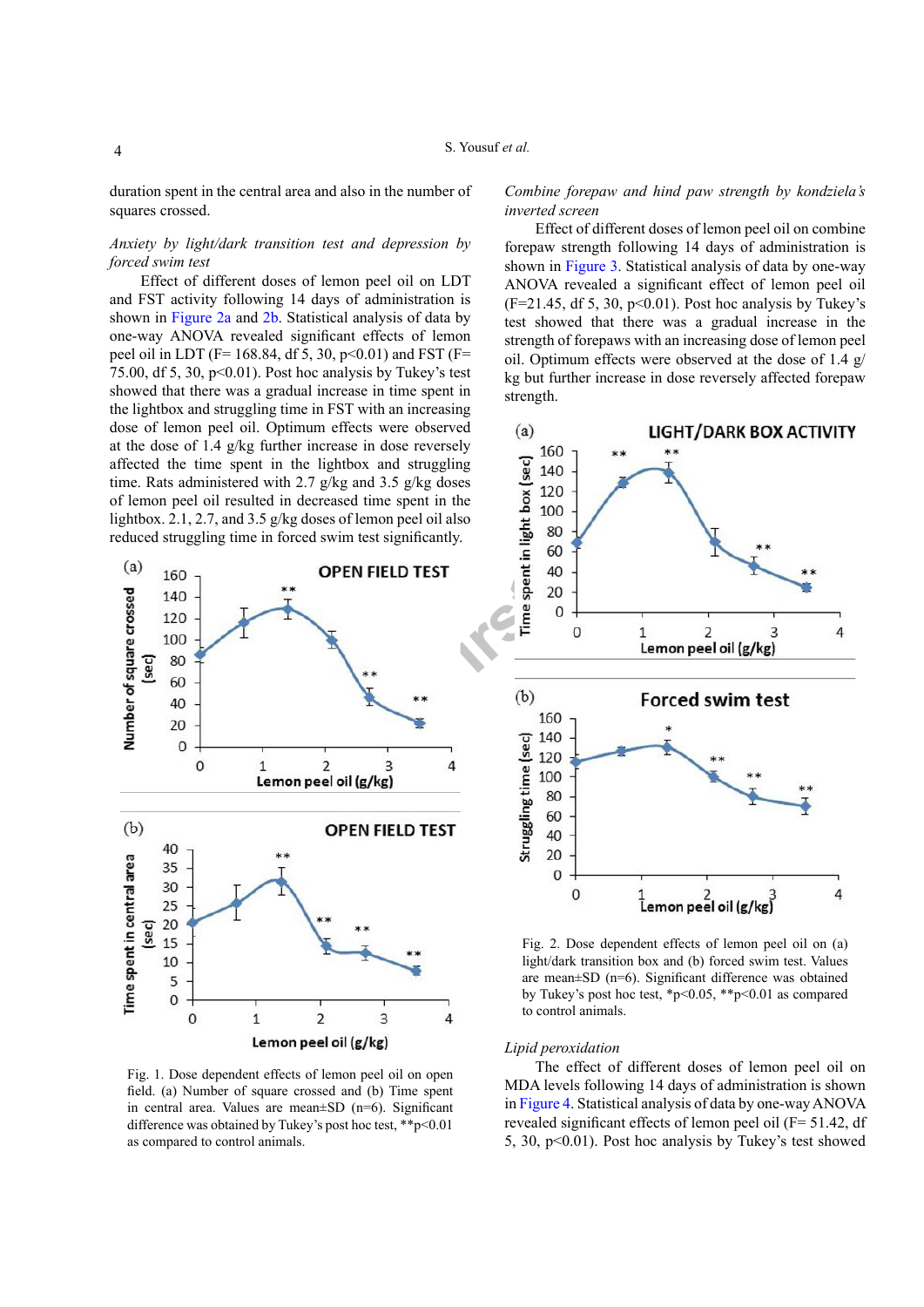that there was a gradual decrease in MDA levels with an increasing dose of lemon peel oil. Optimum effects were observed at the dose of 1.4 g/kg but further increase in dose reversely affected the MDA levels. Rats administered with 2.1, 2.7, and 3.5 g/kg doses of lemon peel oil resulted in increased MDA levels.



<span id="page-4-0"></span>Fig. 3. Dose dependent effects of lemon peel oil on combine forepaw and hindpaw strength by Kondziela's inverted screen test. Values are mean±SD (n=6). Significant difference was obtained by Tukey's post hoc test, \*\*p<0.01 as compared to control animals.



<span id="page-4-1"></span>Fig. 4. Dose dependent effects of lemon peel oil on lipid peroxidation. Values are mean±SD (n=6). Significant difference was obtained by Tukey's post hoc test, \*p<0.05, \*\*p<0.01 as compared to control animals.

# *SOD and CA*

Effect of different doses of lemon peel oil on SOD and CAT levels following 14 days of administration are shown in [Figure 5.](#page-4-2) Statistical analysis of data by one-way ANOVA revealed significant effects of lemon peel oil on (a) SOD (F= 115.90, df 5, 30,  $p<0.01$ ) and (b) CAT (F= 81.79, df 5, 30,  $p<0.01$ ). Post hoc analysis by Tukey's test showed that there was a gradual increase in SOD and CAT levels with an increasing dose of lemon peel oil. A dose of 1.4 g/kg shows the maximum effect but a further increase in dose reversely affected the SOD and CAT levels.<br>(a)



<span id="page-4-2"></span>Fig. 5. Dose dependent effects of lemon peel oil on antioxidant enzymes (a) superoxide dismutase and (b) catalase activity. Values are mean±SD (n=6). Significant difference was obtained by Tukey's post hoc test,  $*p<0.05$ , \*\*p<0.01 as compared to control animals.



<span id="page-4-3"></span>Fig. 6. Dose dependent effects of lemon peel oil on plasma corticosterone level. Values are mean±SD (n=6). Significant difference was obtained by Tukey's post hoc test,  $\frac{1}{2}p \leq 0.05$ ,  $\frac{1}{2}p \leq 0.01$  as compared to control animals.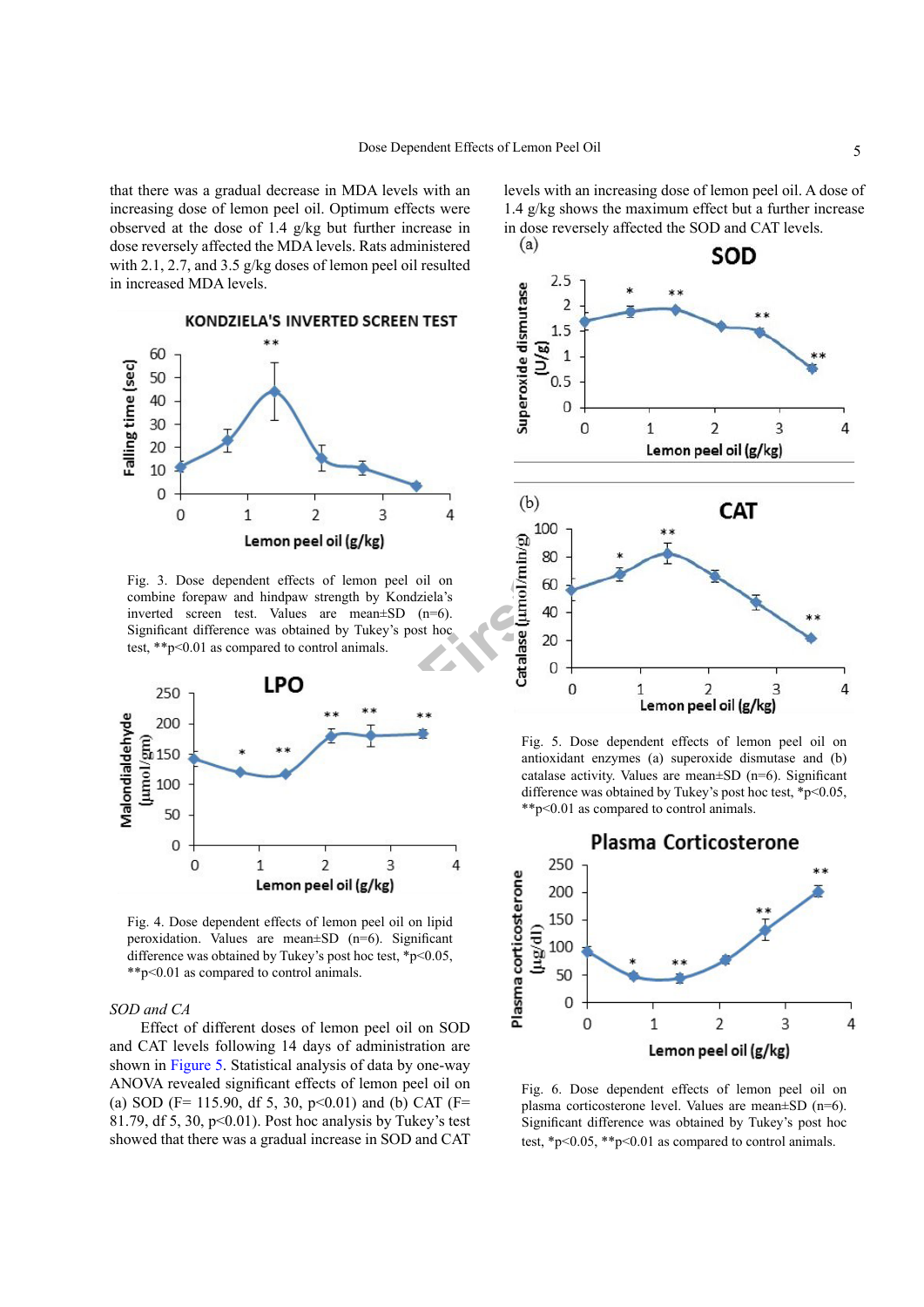*Plasma corticosterone*

The effect of different doses of lemon peel oil on corticosterone levels following 14 days of administration is shown in [Figure 6](#page-4-3). Statistical analysis by one-way ANOVA revealed significant effects of lemon peel oil (F= 185.45, df 5, 30,  $p<0.01$ ). Post hoc analysis by Tukey's test showed that there was a gradual decrease in corticosterone levels with an increasing dose of lemon peel oil. Optimum effects were observed at the dose of 1.4 g/kg but further increase in dose reversely affected the corticosterone levels. Rats administered with 2.7 g/kg and 3.5 g/kg doses of lemon peel oil resulted in increased corticosterone levels.

# **DISCUSSION**

Essential oils obtained from the citrus plants including lemon oil, have long been used in alternative medicine as well as in aromatherapy. A large number of psychological ailments such as anxiety, depression, and stress have longterm adverse effects in humans (Setzer, 2009). The use of traditional antipsychotics has its adverse effects, therefore herbal medicine has gained eminence for treating various diseases. Lemon peel oil contains terpenes, polyphenols and carotenoids that are known to have antioxidant effects and are able to remove the reactive oxygen species (ROS) ([Bouayed and Bohn, 2010\)](#page-7-2). ROS generation is a normal mechanism of the aerobic metabolic process in organisms. Increased ROS generation can lead to different pathological conditions as well as psychological and behavioral alterations and have a crucial role in the pathogenesis of neurodegenerative diseases (Fung *et al*., 2021). To avoid the deleterious health effects of ROS, it is imperative to keep the equity between the formation and removal of ROS [\(Bouayed and Bohn, 2010\)](#page-7-2). The human body has its defense system to remove ROS that is endogenous antioxidant enzymes and it is called a primary defense system. These endogenous antioxidant enzymes are also prone to oxidative damage which lead to the increasing requirement of exogenous antioxidant to restore against the oxidative response [\(Yousuf](#page-8-5) *et al*., 2018). The present study investigated the effects of lemon peel oil at different doses and interestingly it has been found for the very first time the biphasic nature of lemon peel oil. It is observed that at a low dose  $(0.7 \text{ g/kg})$  lemon peel oil acts as an anxiolytic, antidepressant and antioxidant. Motor coordination was also improved following the administration of 0.7 g/kg of lemon peel oil. These effects were optimum at 1.4 g/kg however at high doses (2.1, 2.7, and 3.5 g/kg) it exhibited prooxidant effects and produced neuropsychiatric alterations and altered antioxidant enzyme activity. Essential oils have the ability to quench free radicals and this is why they play a crucial role in

ined from the citrus plants including<br>
peel oil which shows that lemo-<br>
een used in alternative medicine as<br>
y. [A](#page-7-10) large number of psychological<br>
y. A large number of psychological<br>
H<sub>2</sub>O<sub>2</sub> by SOD. H<sub>2</sub>O200. Superoxide<br>
h brain-related dysfunctions and other diseases ([Hao](#page-7-8) *et al*., [2013](#page-7-8)). OFT is used to assess the exploratory activity. Lemon peel oil at a dose of 0.7 and 1.4 g/kg increased the number of squares crossed and spent more time in the central area and showed improved locomotor activity. However, results showed that a dose of 0.7 g/kg and 1.4 g/ kg also has antidepressant effects as it increased the struggling time in FST. Repeated administration of 0.7 g/ kg and 1.4 g/kg showed anxiolytic effect as it is observed by increased time spent in the lightbox. Malondialdehyde (MDA) is a biomarker of LPO which is formed during oxidation of lipids [\(Yousuf](#page-8-5) *et al*., 2018). In the current study, significantly decreased levels of MDA were observed in rats treated with 0.7 g/kg and 1.4 g/kg lemon peel oil which shows that lemon peel oil at a low dose inhibited LPO in the brain. SOD and CAT provide a primary defense system to counteract oxidative stress (Fang *et al*., 2002). Superoxide radicals are converted to  $H_2O_2$  by SOD.  $H_2O_2$  itself is a highly reactive species which are further destroyed by mutual scavenging activities of glutathione peroxidase (GPx) and CAT and form water (Emad *et al*., 2017). The non-phenolic content of lemon peel oil including limonene, linalool, and citral has shown antioxidant effects [\(Baschieri](#page-7-7) *et al*., 2017). Moreover, the citral-rich essential oil obtained from lemon grass showed antioxidant capacity and reduced autoxidation of unsaturated fatty acids ([Sacchetti](#page-8-8) *et al*., 2005). The generation of peroxyl radicals may involve in the activation of the superoxide dismutase enzyme which converts free radicals into  $H_2O_2$  ([Amorati](#page-7-11) *et al.*, 2013; Emad *et al*., 2017). In the present study rats treated with 0.7 g/kg and 1.4 g/kg showed increased activity of SOD which could suggest the generation of  $H_2O_2$  which is further catalyzed by CAT. It is positively related to the increased activity of CAT as observed in the present results. Under normal and stressful situations, nuclear factor-erythroid factor 2-related factor 2 (Nrf2) is a key transcription factor that regulates the expression of several genes in the cell and it is resistant to oxidative stress ([Wang](#page-8-9)  *et al*[., 2021\)](#page-8-9). It could be suggested from the findings of the present study that active components limonene, linalool, and citral present in lemon peel oil may regulate the signaling pathway of Nrf2 to increase the activity of antioxidant enzymes SOD, CAT, and GPx. In that way shielding the cells against damaging effects of reactive oxygen species and lipid peroxidation and hence improved behaviors in rats. Lemon peel oil at a very high doses showed pro-oxidant effects as evidenced by increased lipid peroxidation and reduced activity of antioxidant enzymes at 2.1 g/kg, 2.7 g/kg, and 3.5 g/kg doses. These results were associated with depressogenic and anxiogenic-like responses in rats. The findings of the present study showed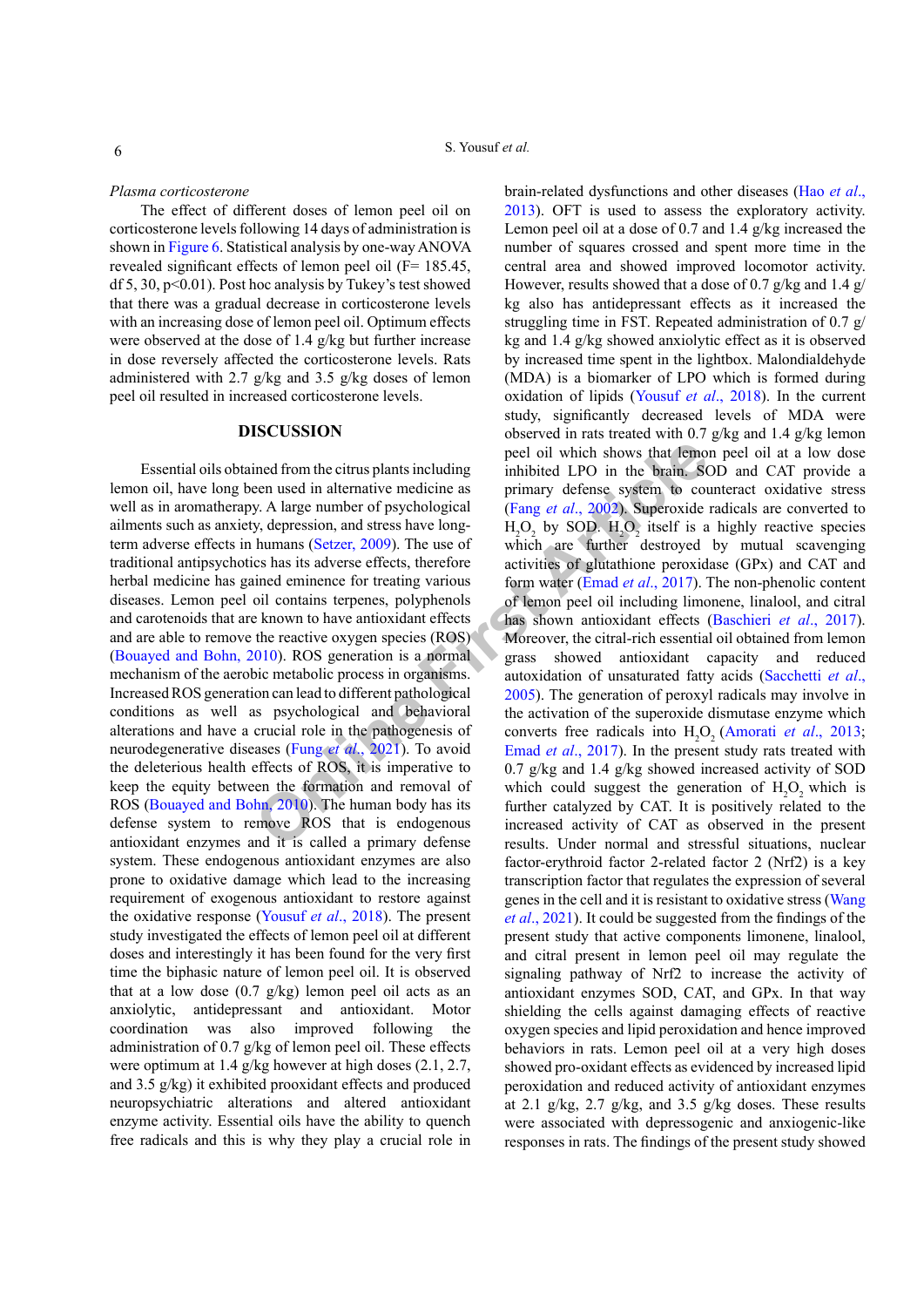**CONCLUS**<br> **CONCLUS**<br> **CONCLUS**<br> **CONCLUS**<br> **CONCLUS**<br> **CONCLUS**<br> **CONCIFIC[A](#page-7-15)TION**<br> **CONFIGITERT A**<br> **CONFIGITERT A**<br> **CONFIGITERT A**<br> **CONFIGITERT A**<br> **CONFIGITERT A**<br> **CONFIGITERT A**<br> **CONFIGITERT A**<br> **CONFIGITERT A**<br> **CO** that at higher doses of lemon peel oil, there is decreased number of squares crossed and reduced time spent in the central area. It also showed significantly reduced struggling time in FST exhibiting depressant effects of lemon peel oil. Moreover, lemon peel oil at higher doses also significantly decreased the time spent in the light compartment and produced anxiogenic effects. The nonphenolic components of lemon peel oil have been reported to increase oxygen consumption ([Baschieri](#page-7-7) *et al*., 2017). The ability of limonene, linalool and citral to produce peroxyl radicals may define the pro-oxidant effects of lemon peel oil (Ayala *et al*[., 2014](#page-7-12)). It has been reported that higher production of peroxyl radicals results in increased peroxidation of a lipid bilayer and other biomolecules (Ayala *et al*., 2014). The higher production of peroxyl radical may also exceed the biological activity of SOD resulting in the accumulation of free radicals which may further exacerbate the oxidation of vital cellular molecules ([Nimse and Pal., 2015\)](#page-8-10). In the present study reduced activity of antioxidant enzymes and increased lipid peroxidation represent the accumulation of reactive species and increased oxidative burden in rat brain. Corticosterone regulates the synthesis of cytokines. It has previously been reported that patient neurologic impairment is related to plasma cortisol concentration, implying that excessive cortisol levels may have neurotoxic effects. Pro-inflammatory cytokines have been shown to increase the activity of the HPA axis, causing corticosterone to be released. Corticosterone levels in the blood may influence the production of pro-inflammatory cytokines (Emad *et al*[., 2017\)](#page-7-10). A modest increase in pro-inflammatory cytokines has been suggested to have neuroprotective properties, whereas large quantities may be neurotoxic. The balance between pro and anti-inflammatory cytokines is disturbed when corticosterone levels are too high [\(Gottesfeld](#page-7-13) *et al*., 2002). Administration of higher doses of lemon peel oil increases plasma corticosterone levels in rats. GCs can easily and quickly crosses the blood brain barrier. Prolonged elevated levels of glucocorticoids (GCs) are associated with different pathological conditions which result in oxidative stress and the elevated levels of GCs imitate the stress-like effects that cause dysfunction and cause biochemical and behavioral changes ([Yousuf](#page-8-5) *et al*., [2018\)](#page-8-5). Previous findings also reported that increased levels of GCs are associated with inflammatory responses together with neuronal toxicity ([Gilbert, 2000](#page-7-14)). In the present study, MDA levels in rats treated with 2.1 g/kg, 2.7 g/kg, and 3.5 g/kg lemon peel oil were increased as compared to controls. Whereas, these doses significantly decreased SOD and CAT activity. Various transition metals that acts as a cofactor in different biochemical reactions tend to promote free radicals generation. Lemon peel oil

contains selenium, iron, copper, manganese, zinc, and sodium and these ions require as co-factor in various reactions (González *et al*., 2010). Auto oxidation of flavins and monoamines can be produced by transition metals (Franke *et al*., 2005). It is therefore suggested that the possible mechanism behind alteration in behaviors is due to the cofactor-dependent enzyme activation enhanced by antioxidant enzymes activity which is provided by lemon peel oil ([Halliwell, 2008\)](#page-7-5). In the present study administration of higher doses of lemon peel oil showed impairment in behaviors with significantly decreased activity of antioxidant enzymes. It may be suggested that the alterations in behaviors may be due to the auto oxidative effects of lemon peel oil at a high dose. Our study is in accordance with the previous findings that at higher concentrations essential oils may act as pro-oxidants and starts autoxidation in the cellular machinery [\(Halliwell,](#page-7-5) 2008). Earlier it is also narrated that due to the lipophilic nature essential oils can easily penetrate the neuronal cell membrane and cause alteration in the lipid bilayer structure and make them permeable and ultimately leads to brain alterations (Bakkali *et al*., 2008). It could be suggested that the neurodegeneration which could be induced by oxidative stress can be controlled by a low dose of lemon peel oil as it inhibits LPO and has antioxidant activity. Therefore, it is suggested that at high concentration antioxidants could also disrupt the redox balance due to their ability to interact with reactive species present at a physiological concentration resulting in cellular dysfunction.

# **CONCLUSION**

The current study provided a better understanding of the chemical mechanisms of lemon peel oil and its targeted impact on anxiety and depression. It is suggested that supplementation at lower doses has health-benefiting effects by reducing oxidative stress and GCs levels. Whereas, at higher doses, lemon peel oil may exert deleterious effects by inducing oxidative stress and increasing GCs levels. Present findings, therefore propose that the balance between antioxidant and pro-oxidant are crucial for maintaining a healthy life. To the best of our knowledge, no literature has been reported earlier on the biphasic effect of lemon peel oil as an antioxidant and prooxidant compound. In the current COVID-19 pandemic where the major global public health crisis is evident and has generated worldwide anxiety in people due to its relatively high infections, rapid progression as well as relatively high death rate, it is highly suggested to take natural antioxidants such as lemon and its related compounds that boots immunity as well as improves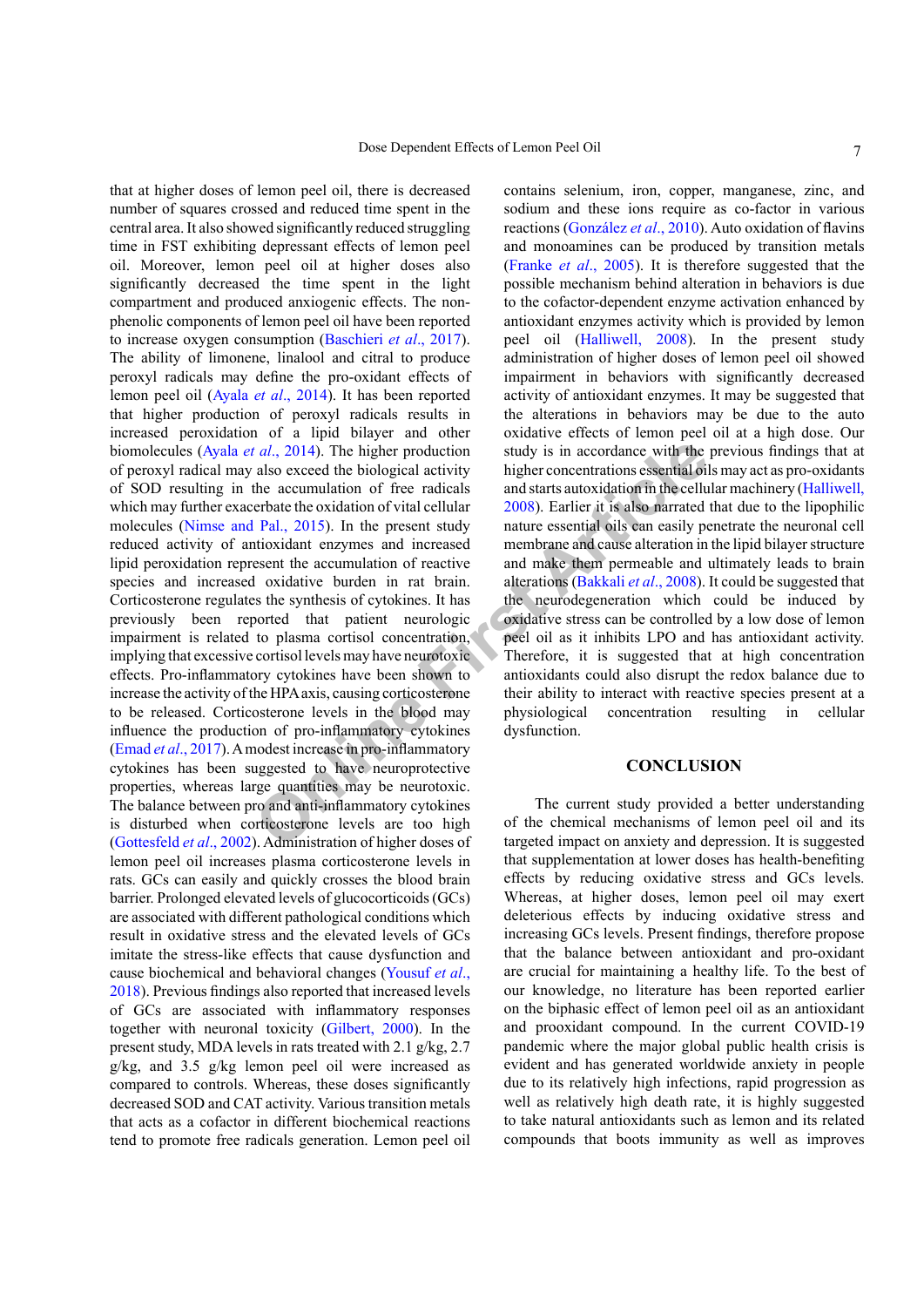S. Yousuf *et al.*

various psychological ailments.

# **ACKNOWLEDGMENTS**

Authors are thankful to The Higher Education Commission of Pakistan and University of Karachi, Pakistan for providing the funds and necessary facilities for the study.

#### *Statement of conflict of interest*

The authors have declared no conflict of interest.

# **REFERENCES**

- <span id="page-7-0"></span>**S.** Kust[r](https://doi.org/10.1021/jf403496k)in, E., Gegechkori, V.,<br> **IX.**, 2020. Anxiolytic terpenoids<br>
Thenriques, J.A.P., 2005.<br>
IV., 2020. Anxiolytic terpenoids<br> **Onl[ine](https://doi.org/10.1155/2014/360438)** The methanesulfonate, eyelopy<br> **Online** are the computed to the computation of DN Agatonovic-Kustrin, S., Kustrin, E., Gegechkori, V., and Morton, D.W., 2020. Anxiolytic terpenoids and aromatherapy for anxiety and depression. In: Reviews on new drug targets in age-related disorders (ed. P.C. Guest). Springer Cham. pp. 283- 296. https://doi.org/10.1007/978-3-030-42667- [5\\_11](https://doi.org/10.1007/978-3-030-42667-5_11)
- <span id="page-7-11"></span>Amorati, R., Foti, M.C., and Valgimigli, L., 2013. Antioxidant activity of essential oil. *J. Agric. Fd. Chem*., **61**: 10835–10847. https://doi.org/10.1021/ [jf403496k](https://doi.org/10.1021/jf403496k)
- <span id="page-7-12"></span>Ayala, A., Munoz, M.F., and Arguelles, S., 2014. Lipid peroxidation: production, metabolism, and signaling mechanisms of malondialdehyde and 4-hydroxynonenal. *Oxid. Med. Cell. Longev*., **2014**: 360438. https://doi.org/10.1155/2014/360438
- <span id="page-7-15"></span>Bakkali, F., Averbeck, S., Averbeck, D., and Idaomar, M., 2008. Biological effects of essential oils. A review. *Fd. Chem. Toxicol*., **46**: 446-475. https:// [doi.org/10.1016/j.fct.2007.09.106](https://doi.org/10.1016/j.fct.2007.09.106)
- <span id="page-7-7"></span>Baschieri, A., Ajvazi, M.D., Tonfack, J.L.F., Valgimigli, L., and Amorati, R., 2017. Explaining the antioxidant activity of some common non-phenolic components of essential oils. *Fd. Chem*., **232**: 656-663. [https://](https://doi.org/10.1016/j.foodchem.2017.04.036) [doi.org/10.1016/j.foodchem.2017.04.036](https://doi.org/10.1016/j.foodchem.2017.04.036)
- <span id="page-7-2"></span>Bouayed, J., and Bohn, T., 2010. Exogenous antioxidants double-edged swords in cellular redox state: Health beneficial effects at physiologic doses versus deleterious effects at high doses. *Oxid. Med. Cell Longev*., **3**: 228-237. [https://doi.org/10.4161/](https://doi.org/10.4161/oxim.3.4.12858) [oxim.3.4.12858](https://doi.org/10.4161/oxim.3.4.12858)
- <span id="page-7-6"></span>Cao, G., Sofic, E., and Prior, R.L., 1997. Antioxidant and prooxidant behavior of flavonoids: Structure activity relationships. *Free Radic. Biol. Med*., **22**: 749–760. [https://doi.org/10.1016/S0891-](https://doi.org/10.1016/S0891-5849(96)00351-6) [5849\(96\)00351-6](https://doi.org/10.1016/S0891-5849(96)00351-6)
- <span id="page-7-4"></span>Eghbaliferiz, S., and Iranshahi, M., 2016. Prooxidant activity of polyphenols, flavonoids, anthocyanins

and carotenoids. Updated review of mechanisms and catalyzing metals. *Phytother. Res*., **30**: 1379- 1391.<https://doi.org/10.1002/ptr.5643>

- <span id="page-7-10"></span>Emad, S., Qadeer, S., Sadaf, S., Batool, Z., Haider, S., and Perveen, T., 2017. Attenuation of stress induced memory deficits by nonsteroidal anti-inflammatory drugs (NSAIDs) in rats: Role of antioxidant enzymes. *Pharmacol. Rep*., **69**: 300-305. [https://](https://doi.org/10.1016/j.pharep.2016.11.009) [doi.org/10.1016/j.pharep.2016.11.009](https://doi.org/10.1016/j.pharep.2016.11.009)
- <span id="page-7-9"></span>Fang, Y.Z., Yang, S., and Guoyao, W., 2002. Free radicals, antioxidants, and nutrition. *Nutrition*, **18**: 872–879. [https://doi.org/10.1016/S0899-](https://doi.org/10.1016/S0899-9007(02)00916-4) [9007\(02\)00916-4](https://doi.org/10.1016/S0899-9007(02)00916-4)
- Franke, S.I.R., Prá, D., da Silva, J., Erdtmann, B., and Henriques, J.A.P., 2005. Possible repair action of Vitamin C on DNA damage induced by methyl methanesulfonate, cyclophosphamide, FeSO4 and CuSO4 in mouse blood cells *in vivo*. *Mutat. Res. Genet. Toxicol. Environ. Mutagen*., **583**: 75-84. <https://doi.org/10.1016/j.mrgentox.2005.03.001>
- <span id="page-7-3"></span>Fung, T.K., Lau, B.W., Ngai, S.P., and Tsang, H.W., 2021. Therapeutic effect and mechanisms of essential oils in mood disorders: Interaction between the nervous and respiratory systems. *Int. J. mol. Sci*., **22**: 4844. <https://doi.org/10.3390/ijms22094844>
- <span id="page-7-14"></span>Gilbert, D.L., 2000. Fifty years of radical ideas. *Annls N. Y. Acad. Sci.,* **899**: 1–14. [https://doi.](https://doi.org/10.1111/j.1749-6632.2000.tb06172.x) [org/10.1111/j.1749-6632.2000.tb06172.x](https://doi.org/10.1111/j.1749-6632.2000.tb06172.x)
- <span id="page-7-1"></span>Ginter, E., Simko, V., and Panakova, V., 2014. Antioxidants in health and disease. *Bratisl. LekListy*., **115**: 603–606. [https://doi.org/10.4149/](https://doi.org/10.4149/BLL_2014_116) BLL\_2014\_116
- Gonzalez-Molina, E., Domínguez-Perles, R., Moreno, D.A., and García-Viguera, C., 2010. Natural bioactive compounds of Citrus limon for food and health. *J. Pharm. Biomed. Anal*., **51**: 327-345. <https://doi.org/10.1016/j.jpba.2009.07.027>
- <span id="page-7-13"></span>Gottesfeld, Z., Moore, A.N., and Dash, P.K., 2002. Acute ethanol intake attenuates inflammatory cytokines after brain injury in rats: a possible role for corticosterone. *J. Neurotrauma*, **19**: 317-326. <https://doi.org/10.1089/089771502753594882>
- <span id="page-7-5"></span>Halliwell, B., 2008. Are polyphenols antioxidants or prooxidants? What do we learn from cell culture and *in vivo* studies? *Arch. Biochem. Biophys*., **476**: 107– 112. <https://doi.org/10.1016/j.abb.2008.01.028>
- <span id="page-7-8"></span>Hao, C.W., Lai, W.S., Ho, C.T., and Sheen, L.Y., 2013. Antidepressant-like effect of lemon essential oil is through a modulation in the levels of norepinephrine, dopamine, and serotonin in mice: use of the tail suspension test. *J. Funct. Fds*., **5**: 370–379.<https://doi.org/10.1016/j.jff.2012.11.008>